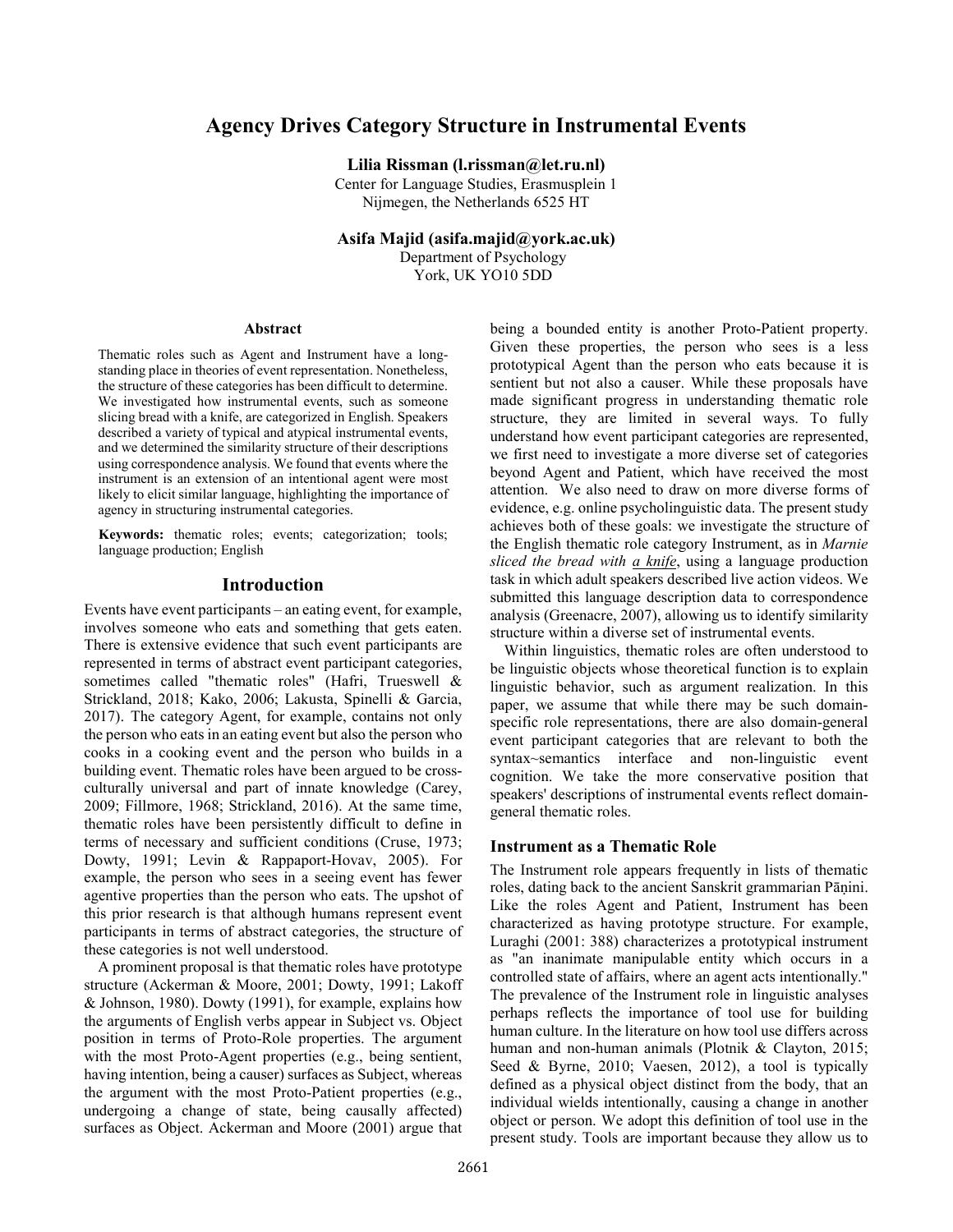extend the capabilities of our own body, allowing us to solve problems "for which evolution has not provided a rigid morphological or behavioral adaptation" (Seed & Byrne, 2010: R1032).

This definition of tool use does not directly correspond, however, to the event participant categories carved out by human language (Koenig, Mauner, Bienvenue & Conklin, 2008; Lakoff, 1968; Rissman & Rawlins, 2017). English, for example, has two primary morphosyntactic devices for talking about instruments: prepositional *with* (*Remi cut the cake with a knife*) and periphrastic *use* (*Remi used a knife to cut the cake*). In these examples, the knife is an example of a tool. When an object is being used as a tool, both *with* and *use* are appropriate to describe its role. Neither *with* nor *use*, however, is restricted to only the set of tools. *With* is possible for unintentional events (e.g., *Remi tripped and cut her dress with the scissors*). In addition, *use* is possible for instruments that play only a causally indirect role (e.g., *Remi used a stepladder to paint the ceiling*). Both *with* and *use* are also possible for body parts, where no external object extends the reach of the human body (*Remi was eating with her hands*; *Remi was using her hands to eat*). Rissman and Rawlins (2017) ultimately do not use the role Instrument in their analysis of the meanings of *with* and *use*. Thus the boundaries and structure of the Instrument category have been difficult to identify, as with other thematic roles. There is also little empirical evidence that the notion of a tool, as defined above, is a central reference point within this category.

# **Event Categories and Instruments**

Neither *with* nor *use* map onto the category of a tool, and current analyses of the meanings of these words suggest that Instrument is not part of the grammar of English. Nonetheless, there may still be an instrumental category that speakers represent when viewing actual events in the world, and tools may be prototypical members of that category. Events can be construed in multiple ways (DeLancey, 1991). An event of someone pouring orange juice into a glass, for example, can be construed as a caused change of the orange juice from one location to another, or as a caused change to the glass by means of the orange juice. Language provides a window into the construal that is chosen by a speaker at a particular time: the description *Tito poured the orange juice* emphasizes the change of location of the juice. By contrast, *Tito filled the glass with orange juice* emphasizes the change of state of the glass and the causal role of the juice. These two descriptions reflect different ways of construing the event and thus different ways of categorizing the event participants. In this study, we take advantage of this variability to investigate semantic similarity across different types of instrumental participants. To the extent that speakers favor a particular construal of an event, as evidenced through their language, this indicates a dominant way of categorizing the participants in the event. To the extent that speakers use similar language for tools and quasi-tool participants (such as body parts), this suggests that tools and quasi-tools are represented as relatively similar semantically, and may be part of a single event participant category.

We showed adult English speakers videos of tool use as well as seven types of events in which one of the participants shares some but not all of the properties of a tool. These event conditions are displayed in Table 1. For each video, there was a Target participant: we compared linguistic encoding of the Target across all conditions. The Target participants for the example videos are underlined in Table 1. In the No State Change condition, the patient is minimally affected  $-$  this contrasts with tool use, where tools bring about a specific

|                       | Condition         | Description of example video                                                          |
|-----------------------|-------------------|---------------------------------------------------------------------------------------|
|                       | Tool              | A woman slices a baguette with a knife                                                |
| Quasi-tool<br>actions | No State Change   | A woman hits a box with a pen                                                         |
|                       | <b>Body Part</b>  | A man knocks over a music stand with his hand                                         |
|                       | Accidental Agent  | A woman sweeps the floor with a <u>broom</u> , accidentally knocking<br>over a bottle |
|                       | Causally Indirect | A woman climbs a ladder to open a window                                              |
|                       | Locatum           | A woman fills a glass with orange juice                                               |
|                       | Means of Transit  | A trip on Google Maps from Rome to Moscow by plane                                    |
|                       | Inanimate Agent   | A train rolls down a track, which bumps a red car, which moves a<br>truck             |
| Non-tool<br>actions   | Put Theme         | A man puts a box on a shelf                                                           |
|                       | Give Theme        | A woman gives a mug to another person                                                 |

Table 1: Experimental conditions. Target participants are underlined.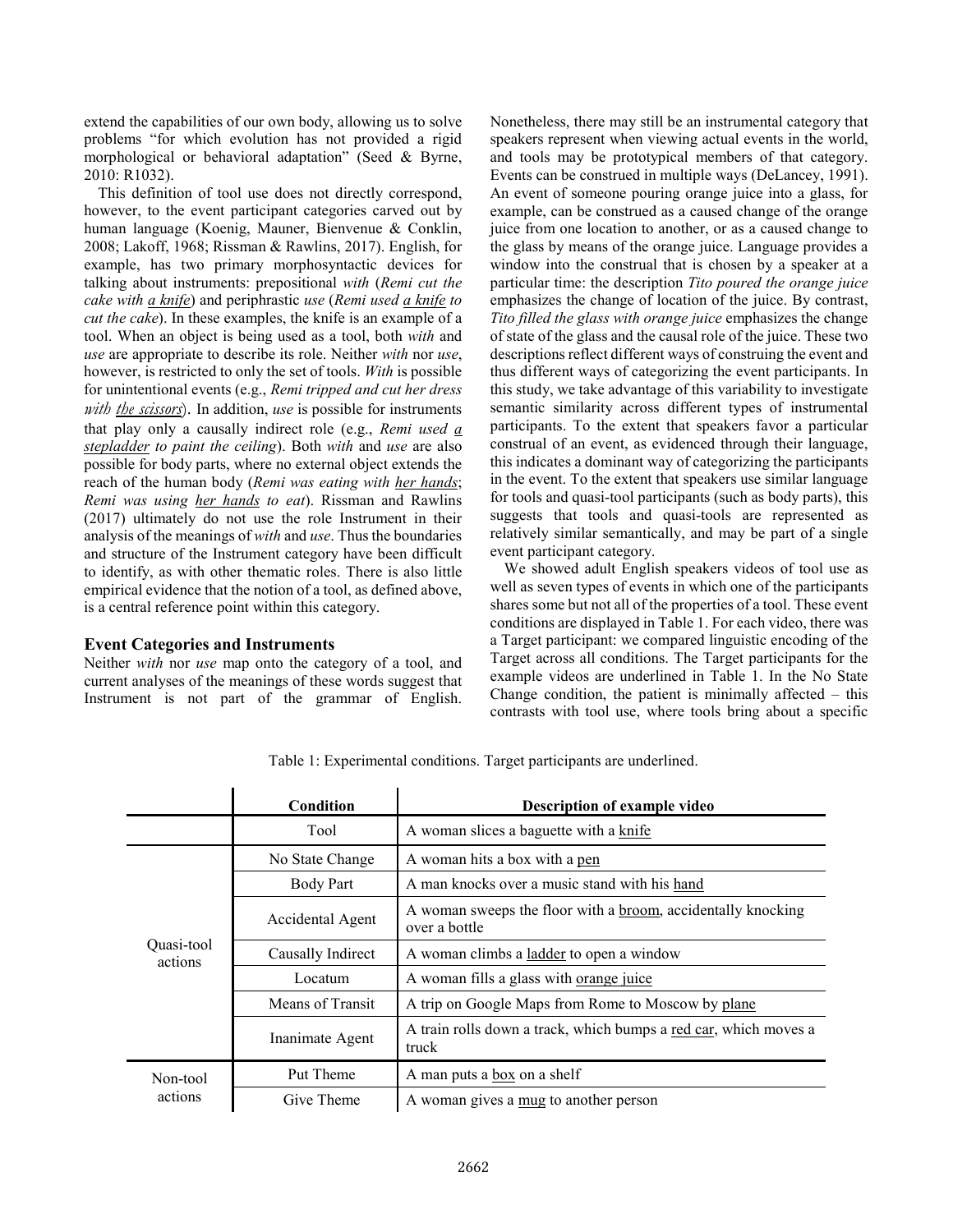change in an object. In the Body Part condition, the Target is not external to the agent's body. As described above, Accidental Agent events can be described with *with* but not *use*, and Causally Indirect events, where the Target is peripheral to the force exerted on the patient, can be described with *use* but not *with*.

Locatum events are of theoretical interest because some researchers have analyzed such events (e.g., filling a glass with orange juice) in terms of a schema where a substance crosses space, rather than a tool use schema (Jackendoff, 1990). By contrast, Koenig et al. (2008) analyze such events as instrumental, as both a locatum (the orange juice) and a tool are used by an agent to achieve a goal. Similarly, Means of Transit, such as taking a trip by plane, are used by an agent to achieve a goal but are not physically manipulated. Finally, the property of being a causal intermediary has been argued to be essential to instrumentality (Croft, 1991; Talmy, 1976). In Inanimate Agent events, the Target is a causal intermediary but is not manipulated by an animate agent.

We also tested two non-tool-use conditions. In Put Theme events, an agent moved an object to an inanimate location, and in Give Theme events, an agent transferred a physical object to another agent. The Target in both of these events was the theme: themes are intermediary between a source and goal and therefore provide a parallel with tools, which are intermediary between an agent and a patient. Nonetheless, based on prior research on thematic roles (Jackendoff, 1990) we did not expect that participants would use instrumental language to describe the themes in these events.

# **Method**

#### **Participants**

43 native speakers of British English participated. An additional four participants were tested but excluded for being native speakers of American English. Participants were tested at Radboud University in the Netherlands and at the University of York in the UK and received either course credit or £5/€5.

# **Design and Materials**

Participants described five videos from each of 10 conditions In Table 1. Each participant saw these 50 videos in a unique random order. The events were live-action videos each lasting 4-5 seconds, with the exception of Means of Transit events. For this condition, we asked participants to describe events in which the mode of transit (e.g., train, bicycle) was construed as a means of getting from one place to another. This construal is difficult to access if participants only see a live-action event of someone riding on a train, for example. We therefore showed a video of someone planning a trip on Google Maps, with a screen capture showing someone typing in a starting point, then a destination, then a means of travel (e.g., walking, driving).

Pilot studies showed that when speakers describe instrumental events, they often omit the instrument from their descriptions (e.g., an event of a man cutting bread with a knife would simply be described as *a man was cutting some* 

*bread*). Given this tendency, we highlighted the event participants that we wanted speakers to mention by drawing red circles around them. Circles were drawn around the Target as well as around the agent and patient (or source and goal, as appropriate). A still image of the red circles appeared for two seconds prior to the beginning of the event, as in Figure 1. The circles disappeared as the video began. Means of Transit events did not include red circles.



Figure 1: Initial still image from a video of a woman slicing bread (Tool condition)

#### **Procedure**

Participants viewed each of the 50 events on a computer screen and described the events out loud. We gave participants four practice videos to familiarize them with the red circles and Means of Transit events. Speakers were told they could describe the videos in any way they liked, but they needed to mention the three objects in red circles. If a participant failed to mention one of the circled objects during a practice video, they were corrected and given another opportunity to describe the video. Participants were not corrected in the experimental trials. For the Means of Transit events, participants were told that they would see someone planning a trip on Google Maps, and they should describe the trip as if they took it themselves, as if it actually happened. The task itself took about 15 minutes.

#### **Coding**

We transcribed speakers' utterances and coded how speakers described the Target in each video (what "term" was used). In syntactic terminology, we coded the lexical item that the Target DP was a complement of. Example terms are shown in (1); these sentences are actual recorded descriptions. The Targets are underlined, terms are noted in boldface and Condition in parentheses. If a speaker described the Target in multiple ways, as in (1f), each of these terms was included. We included all terms to avoid making *a priori* assumptions about which linguistic devices would be relevant for categorizing instrumental events. As we describe below, lowfrequency terms were excluded from analysis.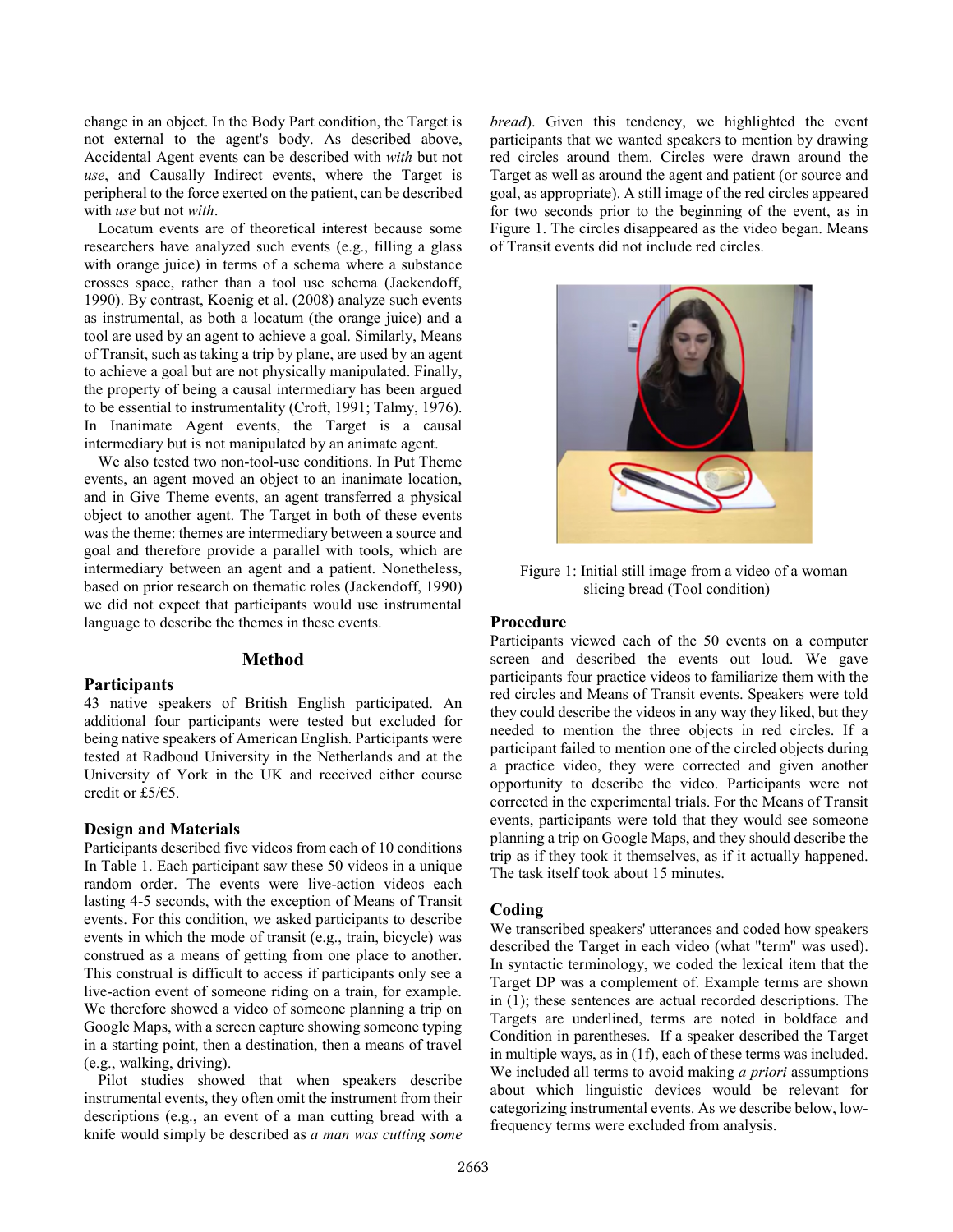- (1) a. The lady smashed the plate **with** a hammer. (Tool)
	- b. Unfortunately the man **placed** his cup onto the cupcake. (Accidental Agent)
	- c. A sitting man passes a scarf over to a nearby lady **using** his foot. (Body Part)
	- d. A woman **used** a toy stick to tap a cat on the head. (No State Change)
	- e. A lady wrapped the baby **in** the cloth. (Locatum)
	- f. A man is **holding** a cardboard box. He **lifts** it onto a shelf at about head height and **places** it on that shelf. (Put Theme)

We did not code tense and aspect markings on the verb (e.g. 1b and 1f both included the term *place*). We coded verb and verb-particle constructions as having the same term (e.g., for both *the man held the scarf* and *the man held out the scarf*, the coded term was *hold*).

We excluded trials in which the participant did not mention the Target (e.g., saying *the woman chopped up the carrot* when the Target was the cutting board)*.* We also excluded trials in which the Target was only mentioned as the subject of a clause (e.g., saying *the woman juggled and the ball fell and knocked over the bottle* when the Target was the ball). A total of 4% of all trials were excluded for these reasons.

#### **Results**

#### **Descriptive statistics**

Across all remaining trials, participants produced 2426 term tokens and 108 term types. Given the high number of term types produced, and the resulting complexity of correspondence analysis models of these data, we focus on only the most frequently produced terms here. We selected the top 16 terms: this was the smallest number of terms needed to ensure that data from all 50 videos were included in the analysis. These top 16 terms constituted 72% of all tokens produced. The 16 most frequent terms were, from most to least frequent: *with, use, put, pick-up, on, take, place, hit, using, knock, drop, in, throw, pass, by* and *into*.

#### **Dimensions of variation**

We used correspondence analysis (Greenacre, 2007) to analyze semantic similarity across the descriptions of the 50 videos. We constructed a  $16 \times 50$  matrix in which each cell of the matrix contained a count of how often a particular term was used to describe a particular video. From this highdimensional space, correspondence analysis extracts dimensions such that the majority of the variance in the data set can be captured using a relatively small number of dimensions. We used the *FactoMineR* package for R (Lê, Josse, & Husson, 2008; R Core Team, 2017). Figure 2 shows the eigenvalues of each of the dimensions in the correspondence analysis, as well as the cumulative variance accounted for with each dimension. Dimensions with higher eigenvalues are more important in interpreting the structure in the semantic space. Drawing on Figure 2, we interpreted

the first eight dimensions of the model, which collectively accounted for 86% of the variance.





We explored how videos in the Tool condition were distinguished in this model from the other conditions. The first dimension distinguished Inanimate Agent videos from the other conditions. The most common terms for Inanimate Agent videos were *knock, hit* and *into*, terms which were rarely used for other videos. The second dimension distinguished videos involving ballistic motion, labeled with the terms *throw* and *drop*, from other videos. These ballistic motion videos came from the Put Theme and Give Theme conditions, as well as the Accidental Agent condition. In one accidental video, for example, a woman tries to juggle three balls but she accidentally drops one of them, knocking over a plastic bottle.

The third dimension grouped Give Theme and Means of Transit videos together, distinguishing them from other videos. The terms distinguished by this third dimension were *take* (e.g., *take a soda can from a woman* but also *take a train to Edinburgh*), *by* (e.g., *go to Paris by car*) and *throw* (e.g., *throw an apple to the man*). The fourth dimension distinguished two conditions from the others, but at opposite ends of the axis: Give Theme videos on one end (labeled by the term *pass*) and Causally Indirect videos on the other (labeled by the term *on*, as in *a woman chops a carrot on a cutting board*). Summarizing the first four dimensions, we see that Inanimate Agent videos are most distinct from Tool videos, followed by Give Theme, Accidental Agent and Means of Transit videos, followed by Causally Indirect videos.

The fifth dimension distinguished the terms *put* and *place* from other terms. These terms were used most often in the Put Theme condition, but also in the Locatum condition (e.g., *place groceries into a basket*) and for one of the Accidental Agent videos, as in (1b). Figure 3 shows a map of the spatial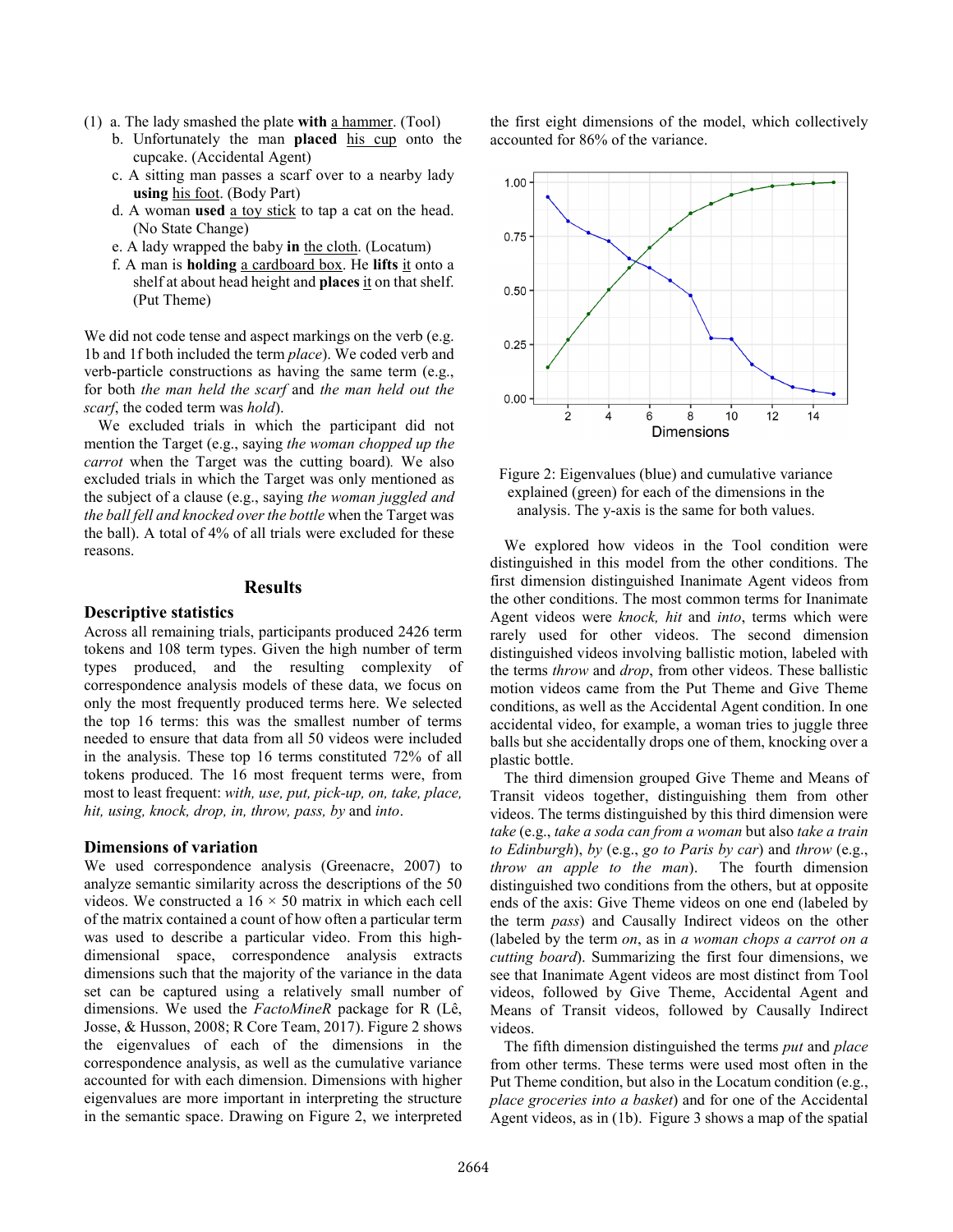

Figure 3: Individual videos plotted on Dimensions 4 and 5 of the correspondence analysis

arrangement of videos as plotted on the fourth and fifth dimensions of the correspondence analysis.

Through five dimensions, all conditions have been distinguished from the Tool condition except for No State Change and Body Part. These two conditions are not, however, distinguished by Dimensions 6-8. Dimension 6 separated transfer events in the Give Theme condition from Means of Transit events. Dimension 7 distinguished a single video in the Causally Indirect condition, where the most frequent term was *in* (e.g., *someone washed spinach in a colander*). Dimension 8 distinguished *throw* from *drop*. The correspondence analysis therefore indicates that No State Change and Body Part events have high semantic similarity to Tool events.

#### **Focus on Tools**

We further test this interpretation by analyzing in detail the data from Tool, No State Change and Body Part events taking into consideration the data which was omitted in the above analysis. As described above, 28% of the data was excluded in the correspondence analysis, and these data may reveal that English speakers do in fact categorize the Target in divergent ways across these three events. We calculated how often each term was used in each of these three conditions, as shown in Figure 4. For purposes of visualization, only the 16 most frequent terms are displayed, comprising 93% of all tokens for these three conditions. Black boxes indicate those terms which were not part of the correspondence analysis.

Figure 4 shows that the distribution of terms is similar across Tool, No State Change and Body Part conditions, the most frequent terms being *with, use* and *using*. Smaller differences are also apparent: *pick-up* was relatively common in the Tool and No State Change conditions, but not the Body Part condition. *Over, against* and *elbow* were used for Body Part events but not the other two types of events. Despite these differences, the data in Figure 4 suggest that the similarity across these three conditions observed in the correspondence analysis is not an artefact of 28% of tokens being excluded.

#### **Discussion and Conclusion**

In this study, we investigated the structure of thematic roles, focusing on participants that have been classified as Instruments in previous linguistic analysis. We showed live action videos to English speakers, and inferred how participants categorized the events based on the language they used in their descriptions. Correspondence analysis revealed which types of Target participants were described in similar ways to Tools, and which were most distinct. Inanimate Agent events were least similar to Tool events. By contrast, Causally Indirect events were more similar to Tools,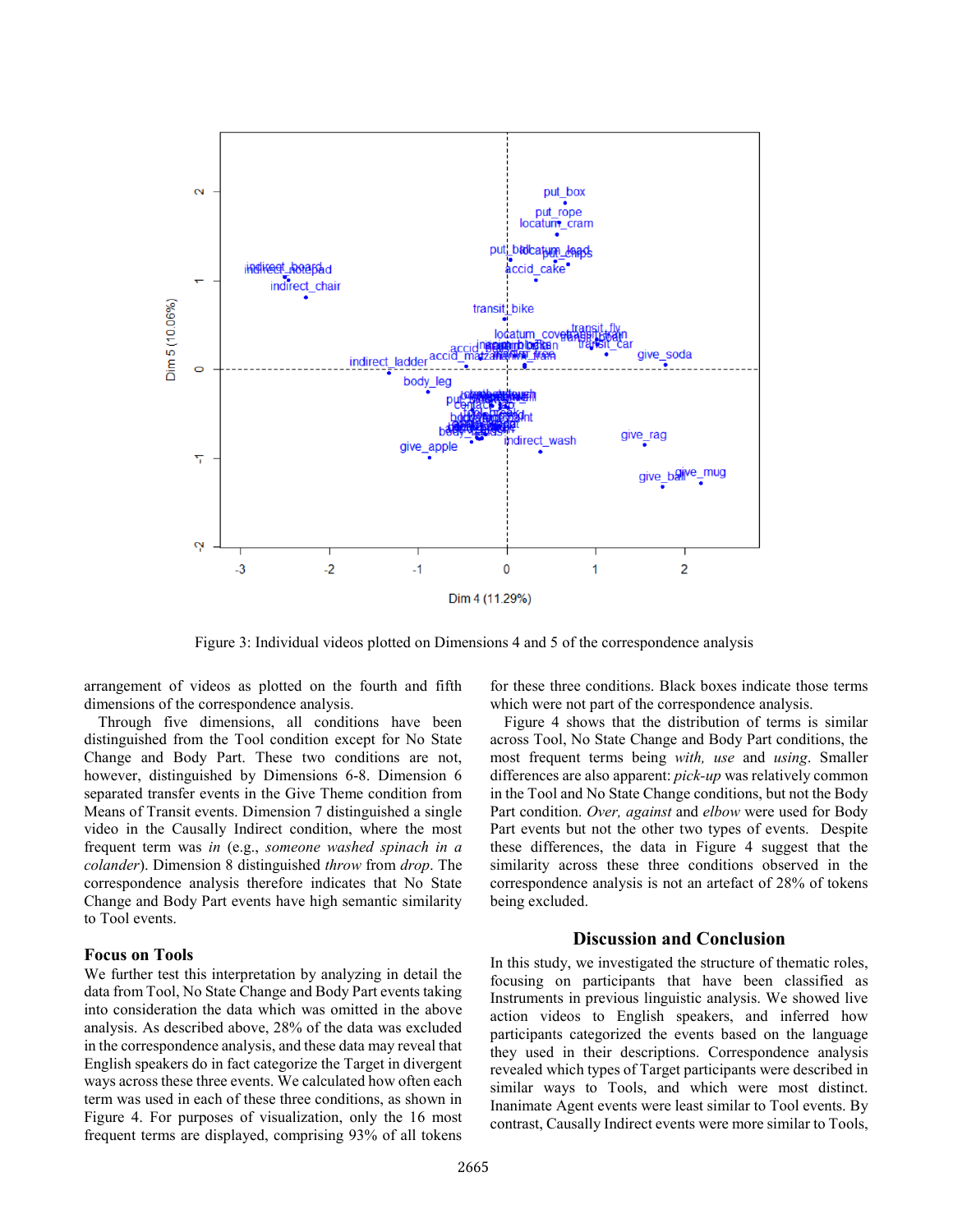

Figure 4: Distribution of the 16 most frequent terms across the Tool, No State Change and Body Part conditions. Black boxes show which terms were excluded from the correspondence analysis

distinguished only by the fourth dimension in the correspondence analysis. Although being a causal intermediary has been argued to be definitive for the Instrument category (Croft, 1991; Talmy, 1976), these results suggest that this property in fact plays a relatively weak role in shaping the categories formed by English speakers.

The results also showed that Put Theme events were more similar to Tools than Give Theme events were to Tools, although neither type of event was predicted to elicit instrumental language. This suggests a relationship between a change of location schema and a tool use schema. In an event of an agent breaking a plate with a hammer, the agent moves the hammer to the location of the plate. And although Tool events were predominantly described with *use* and *with*, not with the locative terms *put* and *place*, Locatum events formed a semantic bridge between Tool events and Put Theme events. Locatum events, such as someone putting a towel over a baby, alternated between locative encodings (e.g., *A woman picked up a towel and placed it onto a toy doll*) and Tool encodings (e.g., *The woman covered the baby with the blanket*). This semantic relationship between Instruments and Themes has been documented crosslinguistically (Bickel, Zakharko, Bierkandt & Witzlack-Makarevich, 2014), but has not been clearly noted for English before.

Previous studies of English have more often emphasized that an Instrument is an extension of an Agent (Rissman & Rawlins, 2017), and we see clear evidence for this relationship in our data. Surprisingly, the terms used for Body Part events were highly similar to the terms used for Tool events. The idea that tools are external to our body, and can therefore extend our reach, is crucial to the role of tools in the development of human culture. *A priori*, we therefore expected that Tool and Body Part events would be categorized in different ways. We did not find a strong distinction between these events, however, suggesting the importance of conceptualizing Instruments as an extension of the Agent. The fact that No State Change events were also similar to Tool events supports this conclusion: the intention and actions of the Agent are more important than the actual outcome. To the extent that tools are prototypical instances of instrumental events, the instruments in Body Part and No State Change events are no less prototypical.

In the video stimuli in this study, we circled the Target participants, in addition to agents, patients, sources and goals, in order to prompt speakers to mention these participants. This likely did affect speakers' construal of the events – in fact, it was our goal to direct speakers to a construal where the Target had high prominence, high enough to be mentioned. We do make the assumption that the descriptions we elicited using these circles would not differ significantly from descriptions where speakers mention the Targets spontaneously, without prompting.

In conclusion, we find that agency plays a prominent role in determining similarity across instrumental events. These conclusions, however, only extend as far as English, and how English speakers conceptualize events. Future research can determine the extent to which similar principles guide categorization in other languages and other cultures.

# **Acknowledgments**

This research was supported by a Radboud Excellence Initiative postdoctoral fellowship awarded to Lilia Rissman, the Radboud University Center for Language Studies, and the University of York Department of Psychology. Thank you to all research participants.

#### **References**

- Ackerman, F., & Moore, J. (2001). Proto-properties and grammatical encoding. *Stanford Monographs in Linguistics. Stanford: CSLI*.
- Bickel, B., Zakharko, T., Bierkandt, L., & Witzlack-Makarevich, A. (2014). Semantic role clustering: An empirical assessment of semantic role types in non-default case assignment. *Studies in Language. International Journal sponsored by the Foundation "Foundations of Language", 38*(3), 485-511.
- Carey, S. (2009). *The origin of concepts*. New York, NY US: Oxford University Press.
- Croft, W. (1991). *Syntactic categories and grammatical relations: the cognitive organization of information*. Chicago: University of Chicago Press.
- Cruse, D. A. (1973). Some thoughts on agentivity. *Journal of Linguistics, 9*(1), 11-23.
- DeLancey, S. (1991). Event Construal and Case Role Assignment. In L. Sutton, C. Johnson, & R. Shields (Eds.), *Proceedings of the 17th Annual Meeting of the Berkeley*